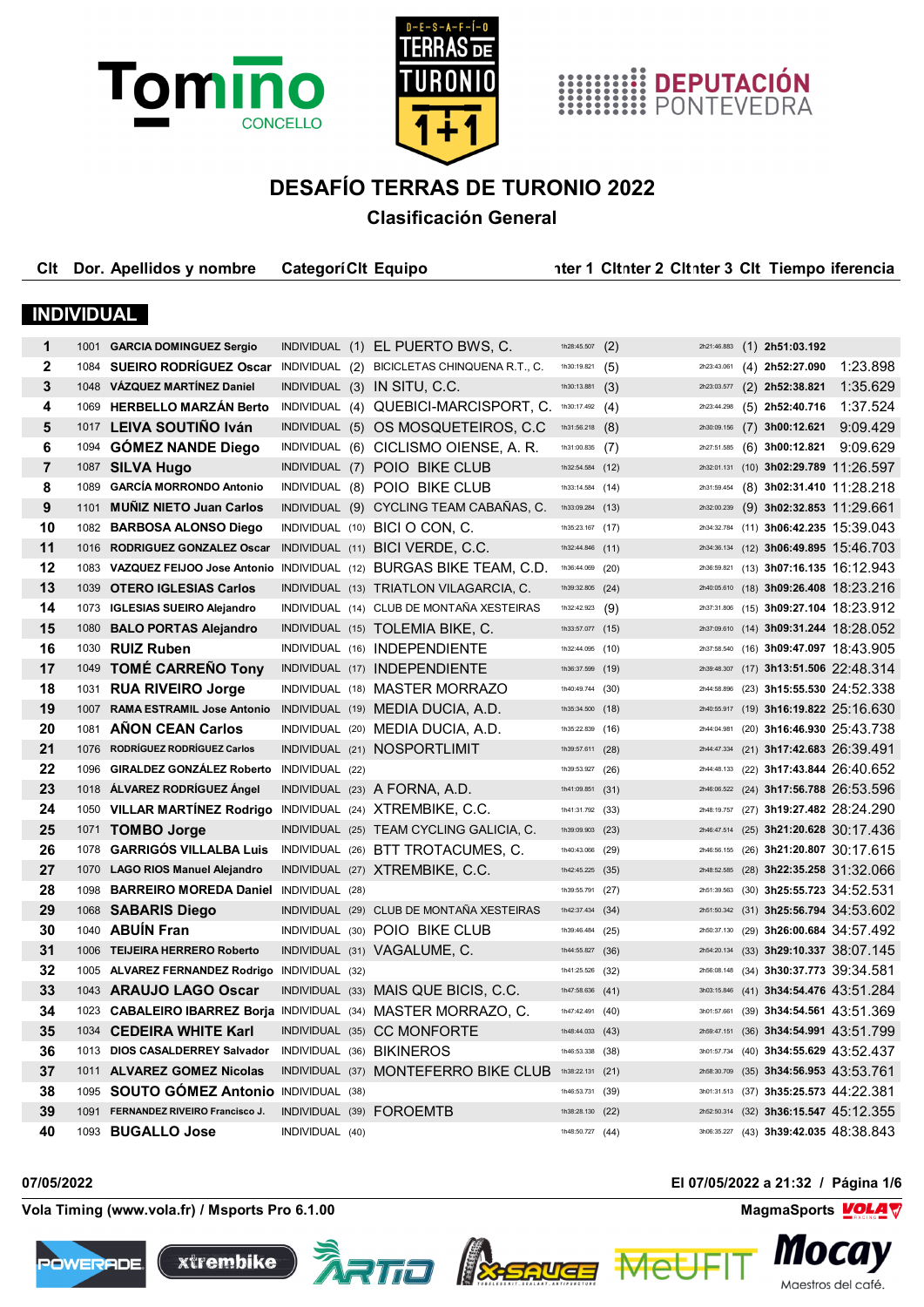



## **HIMILE DEPUTACIÓN**<br>**HIMILE PONTEVEDRA**

### **DESAFÍO TERRAS DE TURONIO 2022 Clasificación General**

| Clt |      | Dor. Apellidos y nombre                                       | <b>CategoriClt Equipo</b>  |                                                      |                    | nter 1 Citnter 2 Citnter 3 Cit Tiempo iferencia |             |  |                                          |
|-----|------|---------------------------------------------------------------|----------------------------|------------------------------------------------------|--------------------|-------------------------------------------------|-------------|--|------------------------------------------|
| 41  |      | 1012 LOPEZ MIGUEZ Carlos                                      |                            | INDIVIDUAL (41) OS DO MONTE BRAVO, C.C.              | 1h48:21.672 (42)   |                                                 | 3h01:43.094 |  | $(38)$ 3h40:00.826 48:57.634             |
| 42  |      | 1099 GUTIÉRREZ RODRÍGUEZ Roberto                              | INDIVIDUAL (42)            |                                                      | 1h51:32.442 (48)   |                                                 | 3h05:34.417 |  | $(42)$ 3h46:49.126 55:45.934             |
| 43  |      | 1055 OTERO BLANCO Sergio                                      | INDIVIDUAL (43)            |                                                      | 1h51:13.454 (46)   |                                                 | 3h14:32.673 |  | $(47)$ 3h51:00.440 59:57.248             |
| 44  |      | 1033 SALGUEIRO RODRIGUEZ Kike                                 | INDIVIDUAL (44) MMR BIKES  |                                                      | 1h51:23.417 (47)   |                                                 | 3h11:12.283 |  | (45) 3h51:15.020 1h00:11.828             |
| 45  |      | 1010 MARTINEZ FERNANDEZ Bernardo                              |                            | INDIVIDUAL (45) BTT TROTACUMES, C.                   | 1h56:18.139        | (56)                                            | 3h11:18.953 |  | (46) <b>3h51:40.305</b> 1h00:37.113      |
| 46  | 1058 | <b>CASAL ROSALES Nazaret</b>                                  |                            | INDIVIDUAL FEM (1) LOURIÑA CYCLING TEAM, C.          | 1h52:05.703        | (49)                                            | 3h14:52.094 |  | $(50)$ 3h55:33.998 1h04:30.806           |
| 47  | 1079 | <b>PRIETO GONZÁLEZ Angel</b>                                  |                            | INDIVIDUAL (46) DE LA FUENTE, C.C.                   | 1h52:09.154 (52)   |                                                 | 3h14:52.021 |  | $(49)$ 3h55:36.194 1h04:33.002           |
| 48  |      | 1088 MARRA BOLAÑO José Antonio                                |                            | INDIVIDUAL (47) LETHES, C.C.                         | 53:41.667          | (1)                                             |             |  | 3h56:23.202 1h05:20.010                  |
| 49  | 1059 | <b>ESTEVES DACOSTA Dani</b>                                   | INDIVIDUAL (48)            |                                                      | 1h48:54.681 $(45)$ |                                                 | 3h10:48.552 |  | (44) 4h00:52.318 1h09:49.126             |
| 50  |      | 1004 FREITAS Luis Miguel                                      |                            | INDIVIDUAL (49) SAERTEX PORTUGAL EDAETECH            | 1h52:39.356        | (53)                                            | 3h16:17.542 |  | (51) 4h01:08.458 1h10:05.266             |
| 51  |      | 1032 GRELA CASAL Manuel                                       | INDIVIDUAL (50)            |                                                      | 2h04:14.026        | (62)                                            | 3h26:39.327 |  | (53) 4h04:37.496 1h13:34.304             |
| 52  | 1047 | <b>MIRANDA Jose</b>                                           | INDIVIDUAL (51) NFB        |                                                      | 1h52:07.274        | (51)                                            | 3h27:58.247 |  | (57) 4h08:15.953 1h17:12.761             |
| 53  |      | 1042 FONTÁN FERNÁNDEZ Juan                                    | INDIVIDUAL (52)            |                                                      | 1h57:57.458 (58)   |                                                 | 3h27:52.673 |  | (54) 4h08:16.290 1h17:13.098             |
| 54  |      | 1026 HERMIDA ARIS Martin                                      | INDIVIDUAL (53)            |                                                      | 1h56:16.486        | (55)                                            | 3h27:53.739 |  | $(55)$ 4h08:17.045 1h17:13.853           |
| 55  |      | 1072 FADEL HAMIDA Moha                                        |                            | INDIVIDUAL (54) CLUB DE MONTAÑA XESTEIRAS            | 1h44:56.476 (37)   |                                                 | 3h24:51.784 |  | (52) 4h08:20.467 1h17:17.275             |
| 56  |      | 1041 RODRIGUEZ LORENZO Pablo                                  | INDIVIDUAL $(55)$ N F B    |                                                      | 1h52:06.883        | (50)                                            | 3h27:54.980 |  | (56) 4h08:22.686 1h17:19.494             |
| 57  |      | 1057 TESTERA LLAMAZARES Luis                                  |                            | INDIVIDUAL (56) BICI VERDE, C.C.                     | 2h11:07.181 (73)   |                                                 | 3h32:05.036 |  | (59) 4h08:47.233 1h17:44.041             |
| 58  | 1064 | <b>GROBAS GONZALEZ Guillermo</b>                              |                            | INDIVIDUAL (57) BTTEROS PARRANDEROS 2h00:57.375 (59) |                    |                                                 | 3h29:48.088 |  | (58) 4h09:27.750 1h18:24.558             |
| 59  |      | 1045 PEREIRA GARCÍA Santiago                                  |                            | INDIVIDUAL (58) INDEPENDIENTE                        |                    |                                                 | 2h23:36.308 |  | $(3)$ 4h13:22.531 1h22:19.339            |
| 60  | 1056 | DIZ GOMEZ Jesús                                               | INDIVIDUAL (59)            |                                                      | 1h52:58.474 (54)   |                                                 | 3h14:46.173 |  | (48) 4h13:23.530 1h22:20.338             |
| 61  | 1025 | <b>ENTENZA GIRALDEZ Juan</b>                                  |                            | INDIVIDUAL (60) XTREMBIKE, C.C.                      | 2h01:14.630 (61)   |                                                 | 3h38:19.097 |  | (60) 4h16:16.639 1h25:13.447             |
| 62  | 1022 | CORBACHO SANTIAGO Rosario INDIVIDUAL FEM (2) POIO BIKE CLUB   |                            |                                                      | 2h07:39.187        | (64)                                            | 3h40:06.908 |  | (63) 4h18:49.018 1h27:45.826             |
| 63  | 1027 | RODRÍGUEZ YÁÑEZ Pablo                                         | INDIVIDUAL (61) SADA, C.C. |                                                      | 2h08:21.088        | (66)                                            | 3h40:07.277 |  | (64) 4h18:54.660 1h27:51.468             |
| 64  | 1028 | NÚÑEZ FERNÁNDEZ Raquel INDIVIDUAL FEM (3) SADA, C.C.          |                            |                                                      | 2h08:36.556        | (69)                                            | 3h40:09.020 |  | (65) 4h18:54.825 1h27:51.633             |
| 65  | 1021 | CORBACHO MARTINEZ Miguel Angel INDIVIDUAL (62) POIO BIKE CLUB |                            |                                                      | 2h07:54.139        | (65)                                            | 3h40:09.161 |  | (66) 4h22:26.373 1h31:23.181             |
| 66  | 1090 | <b>RODRÍGUEZ OLIVEIRA Jorge</b>                               |                            | INDIVIDUAL (63) ARAGONTA, C.C.                       | 2h01:08.043        | (60)                                            | 3h51:23.779 |  | (67) 4h30:50.931 1h39:47.739             |
| 67  |      | 1024 CARBALLEIRA VÁZQUEZ Gustavo                              | INDIVIDUAL (64) TEIS, C.C. |                                                      | 2h10:57.412 (71)   |                                                 | 3h51:51.120 |  | (68) 4h31:48.870 1h40:45.678             |
| 68  |      | 1052 OLIVEIRA RIEGO Santiago                                  | INDIVIDUAL (65)            |                                                      | 2h11:38.603        | (76)                                            | 3h53:05.183 |  | (71) 4h35:00.046 1h43:56.854             |
| 69  |      | 1062 GIRALDEZ FERNANDEZ Sergio                                |                            | INDIVIDUAL (66) IN SITU, C.C.                        | 2h11:22.271 (74)   |                                                 | 3h52:57.755 |  | (70) 4h35:01.186 1h43:57.994             |
| 70  |      | 1053 MARTINEZ PEREIRA Guillermo                               | INDIVIDUAL (67)            |                                                      | 2h11:51.497 (77)   |                                                 | 3h53:08.547 |  | (72) 4h35:03.114 1h43:59.922             |
| 71  | 1051 | <b>OLIVEIRA RIEGO Jose</b>                                    | INDIVIDUAL (68)            |                                                      | 2h11:01.563 (72)   |                                                 | 3h52:54.523 |  | (69) 4h35:03.907 1h44:00.715             |
| 72  | 1085 | <b>RIVAS SEBE José Carlos</b>                                 |                            | INDIVIDUAL (69) BICI VERDE, C.C.                     | 2h11:27.874        | (75)                                            | 3h53:15.284 |  | (73) 4h35:04.748 1h44:01.556             |
| 73  |      | 1066 PEREZ VIDAL Julio Cesar                                  | INDIVIDUAL (70) CCB        |                                                      | 1h56:37.786 (57)   |                                                 |             |  | 3h54:16.998 (74) 4h38:48.942 1h47:45.750 |
| 74  |      | 1065 VAZQUEZ CANEDO Juan                                      | INDIVIDUAL (71)            |                                                      | 2h08:45.557 (70)   |                                                 |             |  | 3h54:17.816 (75) 4h38:57.611 1h47:54.419 |
| 75  | 1074 | PEIXOTO TORRES Joao Paulo                                     | INDIVIDUAL (72)            |                                                      | 2h08:31.117 (67)   |                                                 | 3h59:40.547 |  | (77) 4h41:18.043 1h50:14.851             |
| 76  |      | 1075 PEIXOTO TORRES Luís Pedro                                | INDIVIDUAL (73)            |                                                      | 2h08:35.408        | (68)                                            | 3h59:43.368 |  | (78) 4h41:19.204 1h50:16.012             |
| 77  |      | 1092 FEAL Roberto                                             | INDIVIDUAL (74)            |                                                      | 2h19:12.158 (78)   |                                                 | 3h56:28.502 |  | (76) 4h42:05.129 1h51:01.937             |
| 78  |      | 1060 LOPEZ AIRES Roberto                                      |                            | INDIVIDUAL (75) BICICLISTAS GALEGOS, A.D.            |                    |                                                 | 3h38:31.617 |  | (61) 4h42:08.203 1h51:05.011             |
| 79  |      | 1061 LOPEZ BALSEIRO Leticia                                   |                            | INDIVIDUAL FEM (4) BICICLISTAS GALEGOS               |                    |                                                 | 3h38:32.818 |  | (62) 4h42:10.290 1h51:07.098             |
| 80  |      | 1036 CHAMORRO REFOJOS Jose Manuel                             |                            | INDIVIDUAL (76) MASTER DA LOURIÑA, C.                | 2h19:19.130 (79)   |                                                 | 4h00:16.650 |  | (80) 4h46:15.160 1h55:11.968             |
| 81  |      | 1035 LEIROS ALFAYA Maria Del Carmen                           |                            | INDIVIDUAL FEM (5) MASTER DA LOURIÑA, C.             | 2h19:24.390 (80)   |                                                 | 4h00:22.152 |  | (81) 4h46:15.161 1h55:11.969             |
| 82  |      | 1019 ARTOS ABALDE Jose Carlos                                 |                            | INDIVIDUAL (77) RIAS BAIXAS, C.C.                    | 2h19:33.172 (81)   |                                                 | 4h00:23.829 |  | (82) 4h46:30.915 1h55:27.723             |
| 83  |      | 1020 LOPEZ MORAL Alfredo                                      |                            | INDIVIDUAL (78) RIAS BAIXAS, C.C.                    | 2h20:05.160 (82)   |                                                 | 4h00:15.968 |  | (79) 4h46:43.783 1h55:40.591             |

**Vola Timing (www.vola.fr) / Msports Pro 6.1.00 MagmaSports MagmaSports MagmaSports MagmaSports MagmaSports MagmaSports MagmaSports MagmaSports MagmaSports MagmaSports MagmaSports MagmaSports Mag** 









**07/05/2022 El 07/05/2022 a 21:32 / Página 2/6**

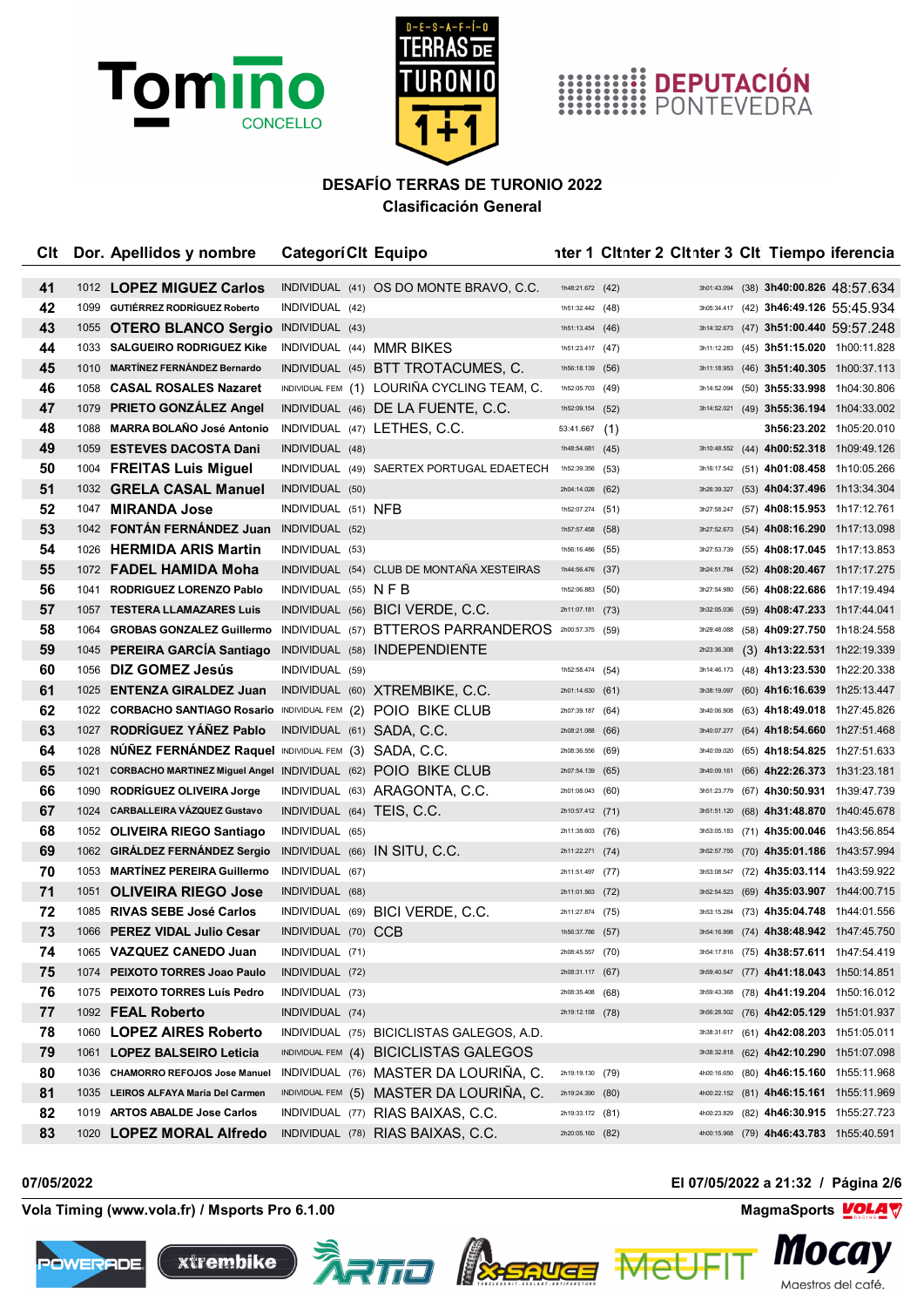



# **HIMMINE DEPUTACIÓN**<br>**HIMMINE PONTEVEDRA**

## **DESAFÍO TERRAS DE TURONIO 2022**

**Clasificación General**

| Cit |                | Dor. Apellidos y nombre                                                         | <b>CategoriClt Equipo</b> |                                                                              |                  |       |                              |     |             | nter 1 Citnter 2 Citnter 3 Cit Tiempo iferencia           |                                                                            |
|-----|----------------|---------------------------------------------------------------------------------|---------------------------|------------------------------------------------------------------------------|------------------|-------|------------------------------|-----|-------------|-----------------------------------------------------------|----------------------------------------------------------------------------|
| 84  |                | 1014 REDONDO SOBRAL David                                                       | INDIVIDUAL (79)           |                                                                              | 2h24:04.147 (83) |       |                              |     |             | 4h19:12.618 (83) 5h09:28.756 2h18:25.564                  |                                                                            |
|     | <b>PAREJAS</b> |                                                                                 |                           |                                                                              |                  |       |                              |     |             |                                                           |                                                                            |
| 1   | 1              | Javier BUSTO / Yago FERNANDEZ                                                   |                           | MASCULINA (1) Javier BUSTO / Yago FERNANDEZ                                  | 1h18:36.186      | (1)   | 3h29:15.265 $(1)$            |     | 4h16:28.272 | $(1)$ 4h44:47.722                                         |                                                                            |
| 2   | 301            | Brandan MARQUEZ / Diego ALVAREZ                                                 |                           | MASCULINA (2) Brandan MARQUEZ / Diego ÁLVAREZ                                | 1h19:21.162      | (2)   | 3h31:11.985                  | (2) | 4h18:58.036 | $(2)$ 4h46:00.863                                         | 1:13.141                                                                   |
| 3   | 2              | Gonzalo VIDAL / Jose CANOSA                                                     |                           | MASCULINA (3) Gonzalo VIDAL / Jose CANOSA                                    | 1h23:25.206      | (4)   | $3h43:10.168$ (3)            |     | 4h31:54.501 | $(3)$ 5h00:15.870 15:28.148                               |                                                                            |
| 4   | 14             | Gines COUSILLAS / Adrián MOREIRA MASCULINA (4) Gines COUSILLAS / Adrián MOREIRA |                           |                                                                              | 1h31:48.473      | (9)   | 4h03:04.053 $(4)$            |     | 5h00:04.071 | $(4)$ 5h30:40.259 45:52.537                               |                                                                            |
| 5   | 5              | Miguel COSTA / André NETO                                                       |                           | MASCULINA (5) Miguel COSTA / André NETO                                      | 1h30:03.641      | (8)   | 4h10:12.515 $(7)$            |     | 5h10:08.230 | $(8)$ 5h38:29.243 53:41.521                               |                                                                            |
| 6   | 108            | Jose Manuel COMESAÑA / Javier ABALDE                                            | <b>CENTENARIOS</b><br>(1) | Jose Manuel COMESAÑA / Javier ABALDE                                         | 1h34:41.865      | (29)  | 4h14:58.607 (10)             |     | 5h08:50.749 | $(7)$ 5h39:35.412 54:47.690                               |                                                                            |
| 7   | 286            | Juan José MUÑIZ / Xoel VENTOSO                                                  | <b>VETERANOS</b><br>(1)   | Juan José MUNIZ / Xoel VENTOSO                                               | 1h30:03.051      | (7)   | 4h07:25.075 $(6)$            |     | 5h08:13.441 | $(5)$ 5h40:47.620 55:59.898                               |                                                                            |
| 8   | 220.           | Jose Benito CASTIÑEIRA / Manuel PAZ                                             | <b>VETERANOS</b><br>(2)   | Jose Benito CASTIÑEIRA / Manuel PAZ                                          | 1h25:43.130      | (5)   | 4h07:19.738 $(5)$            |     | 5h08:47.599 | $(6)$ 5h42:23.989 57:36.267                               |                                                                            |
| 9   | 224            | Jose BLANCO / Fabian ROMAN                                                      | (3)<br><b>VETERANOS</b>   | Jose BLANCO / Fabian ROMAN                                                   | 1h31:54.875      | (11)  | 4h13:17.847                  | (9) | 5h13:09.069 | $(9)$ 5h43:15.608 58:27.886                               |                                                                            |
| 10  | 22             | Javier MARTINEZ / Víctor ALVAREZ                                                | MASCULINA (6)             | Javier MARTÍNEZ / Víctor ÁLVAREZ                                             | 1h34:25.517      | (25)  | 4h16:36.672 (13) 5h13:11.430 |     |             | (10) 5h43:40.448 58:52.726                                |                                                                            |
| 11  | 290            | Roberto FONTAN / Martin BUBA VETERANOS                                          | (4)                       | Roberto FONTAN / Martin BUBA                                                 | 1h33:06.522      | (18)  |                              |     |             |                                                           | 4h18:13.470 (18) 5h13:47.673 (11) 5h43:47.772 59:00.050                    |
| 12  | 295            | Jorge FERNANDEZ / Ruben RIVERA                                                  | VETERANOS<br>(5)          | Jorge FERNANDEZ / Ruben RIVERA                                               | 1h34:33.195      | (28)  | 4h16:49.093 (15)             |     |             | 5h13:48.874 (12) 5h44:51.246 1h00:03.524                  |                                                                            |
| 13  | 34             | Jose Manuel DEUS / Pablo RODRIGUEZ                                              | MASCULINA (7)             | Jose Manuel DEUS / Pablo RODRIGUEZ                                           | 1h33:07.581      | (19)  |                              |     |             |                                                           | 4h16:42.601 (14) 5h13:50.410 (13) 5h45:27.979 1h00:40.257                  |
| 14  | 252.           | Flávio FONSECA / Ricardo MARTINS                                                | VETERANOS<br>(6)          | Flávio FONSECA / Ricardo MARTINS                                             | 1h32:48.453      | (14)  | 4h15:08.310 (12)             |     |             | 5h14:15.052 (14) 5h46:33.405 1h01:45.683                  |                                                                            |
| 15  | 109            | Jorge Manuel ARAUJO / José Joaquim PACHECO                                      | (2)<br><b>CENTENARIOS</b> | Jorge Manuel ARAÚJO / José Joaquim PACHECO                                   | 1h32:28.917      | (13)  | 4h15:05.357 (11)             |     |             | $5h15:15.578$ (15) 5h48:26.725 1h03:39.003                |                                                                            |
| 16  | 302            | Sérgio Miguel SILVA / Pedro RAFAEL VETERANOS                                    | (7)                       | Sérgio Miguel SILVA / Pedro RAFAEL                                           | 1h25:43.430      | (6)   | 4h25:50.979 (24)             |     |             | 5h21:08.425 (18) 5h49:11.663 1h04:23.941                  |                                                                            |
| 17  | 240            | Julio ALVAREZ / Salvador CARREIRO                                               | <b>VETERANOS</b><br>(8)   | Julio ALVAREZ / Salvador CARREIRO                                            | 1h34:29.328      | (27)  |                              |     |             | 4h16:51.415 (16) 5h15:26.596 (16) 5h50:01.923 1h05:14.201 |                                                                            |
| 18  | 265            | Fernando NIETO / Jose Antonio MARTINEZ                                          | (9)<br>VETERANOS          | Fernando NIETO / Jose Antonio MARTINEZ                                       | 1h31:51.133      | (10)  | 4h13:04.455 $(8)$            |     |             | 5h17:47.377 (17) 5h51:59.455 1h07:11.733                  |                                                                            |
| 19  | 245            | Miguel GANDON / Eduardo GONZALEZ                                                | <b>VETERANOS</b>          | (10) Miguel GANDON / Eduardo GONZALEZ                                        | 1h33:15.074      | (20)  |                              |     |             | 4h17:08.500 (17) 5h21:10.667 (19) 5h55:47.783 1h11:00.061 |                                                                            |
| 20  | 4              | Nacho CASAL / Esteban CREGO                                                     |                           | MASCULINA (8) Nacho CASAL / Esteban CREGO                                    | 1h33:25.907      | (23)  | 4h18:28.072 (20)             |     |             | 5h24:12.010 (20) 5h55:57.635 1h11:09.913                  |                                                                            |
| 21  | 401            | Manuel NOVO / Lara LOIS                                                         | <b>MIXTA</b><br>(1)       | Manuel NOVO / Lara LOIS                                                      | 1h33:03.555      | (16)  | 4h18:18.158 (19)             |     | 5h24:37.740 | (21) <b>5h56:04.041</b> 1h11:16.319                       |                                                                            |
| 22  | 258            | <b>Blas LAMAS / Roberto PENA</b>                                                | VETERANOS                 | (11) Blas LAMAS / Roberto PENA                                               | 1h33:58.179      | (24)  | 4h22:10.100 (21)             |     | 5h25:47.183 | (22) 5h58:37.421 1h13:49.699                              |                                                                            |
| 23  |                | 263 Evaristo CASALEIRO / Oscar Manuel ALONSO                                    | <b>VETERANOS</b>          | (12) Evaristo CASALEIRO / Oscar Manuel ALONSO                                | 1h34:47.626      | (30)  | 4h27:34.716 (26)             |     |             | 5h28:55.609 (25) <b>6h01:50.068</b> 1h17:02.346           |                                                                            |
| 24  | 28             | Pablo MARTINEZ / Victor MARTINEZ                                                | MASCULINA (9)             | Pablo MARTINEZ / Victor MARTINEZ                                             | 1h34:28.585      | (26)  | 4h27:31.131 (25)             |     | 5h28:54.988 | (24) 6h01:51.523 1h17:03.801                              |                                                                            |
| 25  | 11             | Abel GARCIA / Iván MENDEZ                                                       |                           | MASCULINA (10) Abel GARCIA / Iván MÉNDEZ                                     | 1h33:21.934      | (22)  | 4h25:21.915 (23)             |     |             | 5h28:43.329 (23) 6h03:43.861 1h18:56.139                  |                                                                            |
| 26  | 116.           | Oscar CRUZ / José Manuel BLANCO                                                 | <b>CENTENARIOS</b>        | (3) Oscar CRUZ / José Manuel BLANCO                                          | 1h33:16.155      | (21)  | 4h25:08.462 (22)             |     |             | 5h30:29.473 (26) 6h04:35.880 1h19:48.158                  |                                                                            |
| 27  |                | 112 Jose Ramon LOPEZ / Marcos GARCIA                                            | <b>CENTENARIOS</b>        | (4) Jose Ramon LOPEZ / Marcos GARCIA                                         | 1h40:20.283      | (45)  |                              |     |             |                                                           | 4h32:10.933 (30) 5h35:56.148 (27) 6h09:01.144 1h24:13.422                  |
| 28  |                |                                                                                 |                           | 207 Julio MENDEZ / Daniel CARIDE VETERANOS (13) Julio MÉNDEZ / Daniel CARIDE |                  |       |                              |     |             |                                                           | 1h38:10.510 (37) 4h34:38.780 (33) 5h37:17.230 (28) 6h09:45.538 1h24:57.816 |
| 29  | 282            | Sergio GARCIA / Carlos BRION                                                    |                           | VETERANOS (14) Sergio GARCIA / Carlos BRION                                  | 1h38:39.702 (39) |       |                              |     |             | 4h32:12.854 (31) 5h38:17.825 (30) 6h10:24.866 1h25:37.144 |                                                                            |
| 30  | 15             | Santiago GARCIA / David MONTEAGUDO                                              |                           | MASCULINA (11) Santiago GARCÍA / David MONTEAGUDO                            | 1h36:50.142 (34) |       | 4h29:29.867 (27)             |     |             | 5h38:06.344 (29) 6h10:38.283 1h25:50.561                  |                                                                            |
| 31  | 107            | Victor Manuel UCHA / Oscar Javier GUTIERREZ                                     | <b>CENTENARIOS</b>        | (5) Víctor Manuel UCHA / Oscar Javier GUTIERREZ                              | 1h38:11.328      | (38)  | 4h29:39.525 (29)             |     |             | 5h38:47.525 (31) 6h13:01.135 1h28:13.413                  |                                                                            |
| 32  | 20             | David FERNANDEZ / Ismael GONZALEZ                                               |                           | MASCULINA (12) David FERNANDEZ / Ismael GONZALEZ                             | 1h56:36.150      | (115) | 4h41:54.282 (42)             |     | 5h43:36.642 | $(34)$ 6h13:06.822 1h28:19.100                            |                                                                            |
| 33  | 280            | José Ramón FIGUEIRO / Fco. Manuel CRUCEIROS                                     | VETERANOS                 | (15) José Ramón FIGUEIRÓ / Fco. Manuel CRUCEIROS                             | 1h44:43.298      | (61)  | 4h41:56.110 $(43)$           |     | 5h42:47.090 | $(33)$ 6h13:07.480 1h28:19.758                            |                                                                            |
| 34  | 406            | Wenceslao ROCHA / Ana Maria GONZALEZ                                            | <b>MIXTA</b><br>(2)       | Wenceslao ROCHA / Ana Maria GONZÁLEZ                                         | 1h36:37.137      | (33)  | 4h29:33.478 (28)             |     | 5h39:57.335 | (32) 6h16:09.477 1h31:21.755                              |                                                                            |
| 35  | 253            | Edelmiro PORTO / Diego SUAREZ                                                   | <b>VETERANOS</b>          | (16) Edelmiro PORTO / Diego SUAREZ                                           | 1h40:57.893      | (47)  | 4h38:45.922 (37)             |     | 5h48:28.989 | $(37)$ 6h20:14.816 1h35:27.094                            |                                                                            |
| 36  | 270            | Candido CARRERA / Jorge Roberto OTERO VETERANOS                                 |                           | (17) Candido CARRERA / Jorge Roberto OTERO                                   | 1h41:31.965      | (50)  | 4h33:22.371 (32)             |     | 5h48:11.229 | (36) 6h20:18.642 1h35:30.920                              |                                                                            |
| 37  | 119            | Antonio NUNEZ / Gonzalo SESTELO                                                 | CENTENARIOS<br>(6)        | Antonio NUÑEZ / Gonzalo SESTELO                                              | 1h35:15.945      | (32)  | 4h38:33.254 (34)             |     | 5h46:29.537 | (35) <b>6h22:27.848</b> 1h37:40.126                       |                                                                            |
| 38  | 281            | Juan Manuel GONTAN / Tito GUERRA                                                | <b>VETERANOS</b>          | (18) Juan Manuel GONTAN / Tito GUERRA                                        | 1h35:13.417      | (31)  | 4h38:50.739 (38)             |     | 5h48:38.370 | (38) 6h22:43.706 1h37:55.984                              |                                                                            |

**Vola Timing (www.vola.fr) / Msports Pro 6.1.00 MagmaSports MagmaSports MagmaSports MagmaSports MagmaSports MagmaSports MagmaSports MagmaSports MagmaSports MagmaSports MagmaSports MagmaSports Mag** 









Me

**07/05/2022 El 07/05/2022 a 21:32 / Página 3/6**

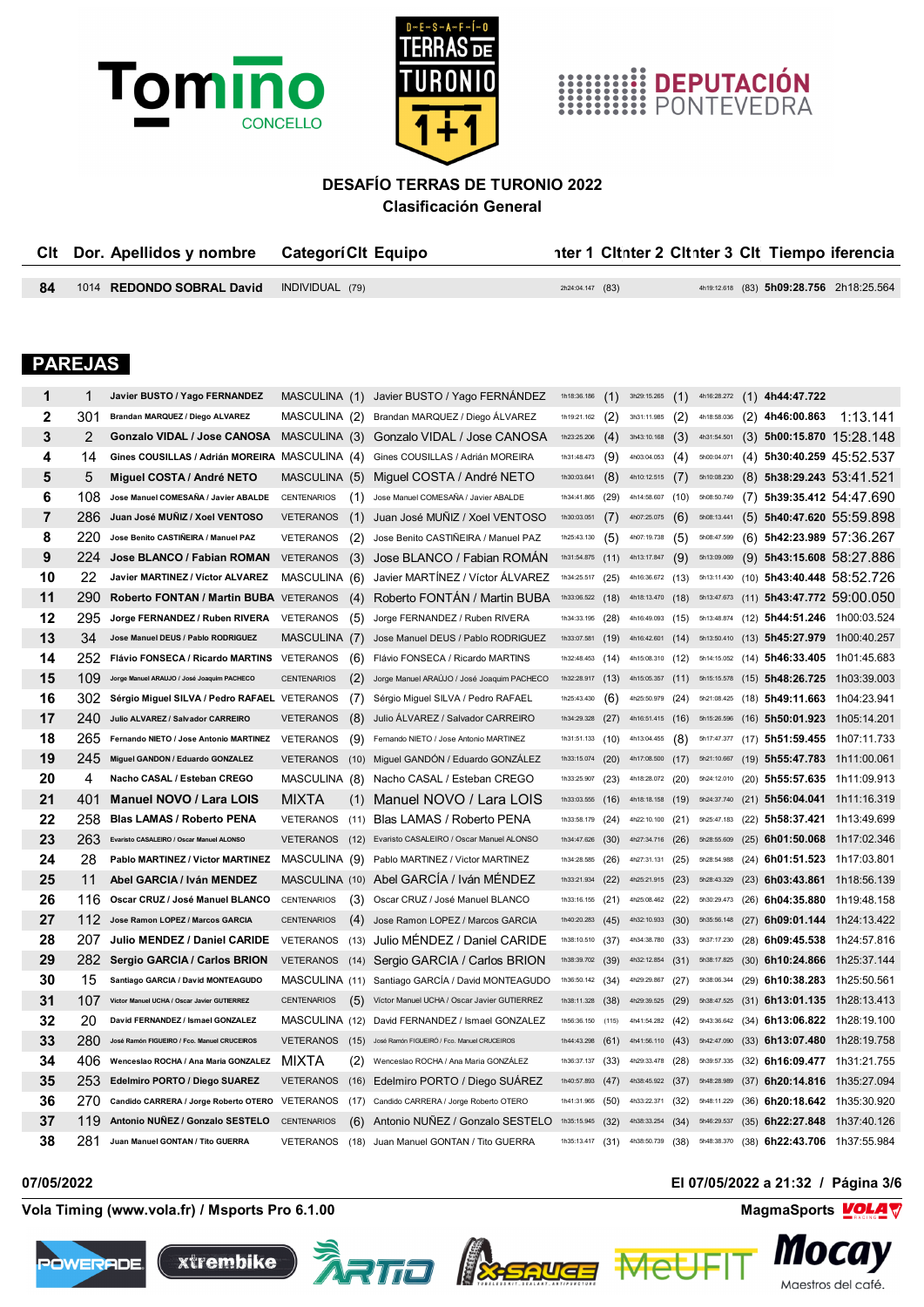



# **HIMILE DEPUTACIÓN**<br>**HIMILE PONTEVEDRA**

### **DESAFÍO TERRAS DE TURONIO 2022 Clasificación General**

| Clt |      | Dor. Apellidos y nombre                        | <b>CategoriClt Equipo</b> |      |                                                               |                    |       |                    |      |             |      | nter 1 Citnter 2 Citnter 3 Cit Tiempo iferencia |                                                           |
|-----|------|------------------------------------------------|---------------------------|------|---------------------------------------------------------------|--------------------|-------|--------------------|------|-------------|------|-------------------------------------------------|-----------------------------------------------------------|
| 39  | 215  | Jose Iglesias Arnejo IGLESIAS David RIEIRO     | <b>VETERANOS</b>          |      | (19) Jose Iglesias Arnejo IGLESIAS / David RIEIRO             | 1h39:19.211 $(40)$ |       | 4h38:56.692 (39)   |      |             |      |                                                 | 5h48:40.329 (40) 6h22:48.009 1h38:00.287                  |
| 40  | 261  | Joaquin PENEDO / Alberto RODRIGUEZ             | <b>VETERANOS</b>          | (20) | Joaquin PENEDO / Alberto RODRIGUEZ                            | 1h37:47.882        | (36)  | 4h39:04.075 (40)   |      |             |      | 5h48:39.622 (39) 6h23:06.365 1h38:18.643        |                                                           |
| 41  | 241  | Victor DOMINGUEZ / Jose CASTRO                 | <b>VETERANOS</b>          | (21) | Victor DOMINGUEZ / Jose CASTRO                                | 1h36:50.908        | (35)  | 4h45:04.598 (45)   |      | 5h51:49.505 |      |                                                 | $(44)$ 6h23:37.825 1h38:50.103                            |
| 42  | 115  | Ernesto RUEDA / Fernando FANDIÑO               | CENTENARIOS               | (7)  | Ernesto RUEDA / Fernando FANDIÑO                              | 1h44:01.253        | (59)  | 4h46:25.717        | (48) | 5h51:37.795 |      |                                                 | (43) 6h23:40.914 1h38:53.192                              |
| 43  | 226  | Manuel NUÑEZ / Roberto RODRIGUEZ               | VETERANOS                 | (22) | Manuel NUÑEZ / Roberto RODRIGUEZ                              | 1h41:25.524        | (49)  | 4h39:19.803 (41)   |      | 5h49:41.971 |      |                                                 | $(41)$ 6h23:44.769 1h38:57.047                            |
| 44  | 235  | Eduardo RODRIGUEZ / Jose SALGADO               | <b>VETERANOS</b>          | (23) | Eduardo RODRÍGUEZ / Jose SALGADO                              | 1h43:57.069        | (56)  | 4h46:51.593        | (51) | 5h52:48.909 |      | (45) 6h24:49.684 1h40:01.962                    |                                                           |
| 45  | 206  | Xurxo CIDRAS / Fernando CABALLERO              | <b>VETERANOS</b>          | (24) | Xurxo CIDRAS / Fernando CABALLERO                             | 1h39:49.912 (42)   |       | 4h38:41.129 (36)   |      | 5h51:18.671 |      | (42) 6h26:39.483 1h41:51.761                    |                                                           |
| 46  | 262  | Fernando PENA / Francisco Javier SAMPAYO       | <b>VETERANOS</b>          | (25) | Fernando PENA / Francisco Javier SAMPAYO                      | 1h46:41.492        | (69)  | 4h46:39.851 (49)   |      | 5h53:07.989 |      | (47) 6h26:50.191 1h42:02.469                    |                                                           |
| 47  | 269  | Ramón ALFONSO / Sergio OTERO                   | <b>VETERANOS</b>          | (26) | Ramón ALFONSO / Sergio OTERO                                  | 1h45:06.920 (62)   |       | 4h44:50.535 (44)   |      | 5h53:03.777 |      |                                                 | (46) 6h27:00.582 1h42:12.860                              |
| 48  | 217  | Agustin NOYA / David LAGO                      | VETERANOS                 |      | (27) Agustin NOYA / David LAGO                                | 1h41:42.369        | (51)  | 4h46:46.531        | (50) | 5h55:54.513 |      | $(50)$ 6h28:45.950 1h43:58.228                  |                                                           |
| 49  | 13   | Ruben PEREZ / Julio GARCIA                     |                           |      | MASCULINA (13) Ruben PEREZ / Julio GARCIA                     | 1h44:01.100        | (58)  | 4h51:47.639 (59)   |      | 5h59:57.841 |      | $(53)$ 6h28:58.503 1h44:10.781                  |                                                           |
| 50  | 273  | Marcos BAUTISTA / Fabian ALVAREZ VETERANOS     |                           | (28) | Marcos BAUTISTA / Fabian ALVAREZ                              | 1h41:13.393        | (48)  | 4h46:08.514 (46)   |      | 5h55:20.035 |      | (48) 6h30:09.247 1h45:21.525                    |                                                           |
| 51  | 218  | Francisco SILVA / José SEOANE                  | <b>VETERANOS</b>          | (29) | Francisco SILVA / José SEOANE                                 | 1h40:02.463        | (43)  | 4h38:39.676 (35)   |      | 5h55:21.174 |      |                                                 | (49) 6h32:23.160 1h47:35.438                              |
| 52  | 402  | Yago FERNANDEZ / Rebeca MUÑOZ                  | MIXTA                     | (3)  | Yago FERNANDEZ / Rebeca MUÑOZ                                 | 1h49:14.977        | (84)  | 4h51:46.468 (58)   |      | 6h00:02.598 |      | $(54)$ 6h32:25.720 1h47:37.998                  |                                                           |
| 53  | 251  | Alberto CHOREN / Jose Ignacio CIGUENZA         | <b>VETERANOS</b>          | (30) | Alberto CHOREN / Jose Ignacio CIGUENZA                        | 1h44:11.617 (60)   |       | 4h51:31.724 (56)   |      | 6h00:59.461 |      |                                                 | $(57)$ 6h32:28.082 1h47:40.360                            |
| 54  | 249  | Alberto SEIJAS / Leopoldo ABILLEIRA            | VETERANOS                 | (31) | Alberto SEIJAS / Leopoldo ABILLEIRA                           | 1h41:48.346        | (52)  | 4h48:43.275 (52)   |      | 5h58:23.438 |      | (51) 6h32:33.327 1h47:45.605                    |                                                           |
| 55  | 279. | Adrian CASTRO / Javier RODRIGUEZ VETERANOS     |                           | (32) | Adrian CASTRO / Javier RODRIGUEZ                              | 1h33:04.343        | (17)  | 4h46:15.545 (47)   |      | 5h59:11.965 |      |                                                 | $(52)$ 6h33:14.539 1h48:26.817                            |
| 56  | 117  | Xoán POMBO / Francisco Javier MARTINEZ         | CENTENARIOS               | (8)  | Xoán POMBO / Francisco Javier MARTÍNEZ                        | 1h42:38.727        | (54)  | 4h51:28.383        | (55) | 6h00:24.138 |      | (56) 6h34:24.981 1h49:37.259                    |                                                           |
| 57  | 248  | David SUAREZ / Pablo VILASO                    | <b>VETERANOS</b>          | (33) | David SUAREZ / Pablo VILASO                                   | 1h33:03.197        | (15)  | 4h51:02.169 $(54)$ |      | 6h00:06.738 |      |                                                 | $(55)$ 6h38:08.926 1h53:21.204                            |
| 58  | 7    | Alfonso GALLARDO / Adrian MACEIRAS             | MASCULINA (14)            |      | Alfonso GALLARDO / Adrian MACEIRAS                            | 1h45:11.658        | (64)  | 4h49:02.705 (53)   |      | 6h07:17.925 |      | (58) 6h42:31.259 1h57:43.537                    |                                                           |
| 59  | 268  | Pablo REBOLLEDO / Ismael GONZALEZ              | VETERANOS                 | (34) | Pablo REBOLLEDO / Ismael GONZALEZ                             | 1h43:59.028        | (57)  | 5h01:24.732 (60)   |      | 6h12:04.860 |      |                                                 | (59) 6h44:39.877 1h59:52.155                              |
| 60  | 260  | David ALFAYA / Manuel CORDEIRO                 | VETERANOS                 |      | (35) David ALFAYA / Manuel CORDEIRO                           | 1h48:53.973        | (82)  | 5h02:59.351        | (66) | 6h16:09.737 |      |                                                 | (60) 6h50:01.694 2h05:13.972                              |
| 61  | 23   | <b>Odair VICENTE / Jacobo MONTERO</b>          |                           |      | MASCULINA (15) Odair VICENTE / Jacobo MONTERO                 | 1h46:27.253        | (67)  | 5h09:40.563        | (71) | 6h20:48.545 |      |                                                 | (63) 6h52:45.322 2h07:57.600                              |
| 62  | 221  | Iván DOMINGUEZ / José Antonio BASTOS           | <b>VETERANOS</b>          | (36) | Iván DOMINGUEZ / José Antonio BASTOS                          | 1h48:57.553        | (83)  | 5h02:25.624        | (62) | 6h20:38.098 |      | (62) 6h54:47.821 2h10:00.099                    |                                                           |
| 63  | 501  | Susana ALONSO / Eva ORTEGA FEMENINA            |                           | (1)  | Susana ALONSO / Eva ORTEGA                                    | 1h32:01.282 (12)   |       | 5h12:46.502 (77)   |      | 6h19:55.731 | (61) |                                                 | 6h54:54.789 2h10:07.067                                   |
| 64  | 303  | Fernando CESAR / Arturo CASTRO                 | VETERANOS                 | (37) | Fernando CÉSAR-MÍGUEZ / Arturo CASTRO                         | 1h46:42.749 (70)   |       | $5h01:43.107$ (61) |      | 6h22:07.936 |      | (65) 6h58:12.667 2h13:24.945                    |                                                           |
| 65  | 223  | Jose Manuel PEREIRO / Rogelio Manuel VALDES    | <b>VETERANOS</b>          | (38) | Jose Manuel PEREIRO / Rogelio Manuel VALDES                   | 1h45:20.619 (65)   |       |                    |      | 6h22:30.576 |      | (66) 6h58:13.809 2h13:26.087                    |                                                           |
| 66  | 403  | Pablo PORTAS / María MARTINEZ                  | MIXTA                     | (4)  | Pablo PORTAS / María MARTINEZ                                 | 1h49:19.224        | (85)  | 5h02:48.288        | (65) | 6h21:56.655 |      | (64) 6h58:15.229 2h13:27.507                    |                                                           |
| 67  | 267  | Roberto LOPEZ / Ruben RAIMUNDEZ VETERANOS      |                           | (39) | Roberto LOPEZ / Ruben RAIMUNDEZ                               | 1h48:38.855 (79)   |       | 5h10:11.761        | (73) | 6h23:22.458 |      |                                                 | $(70)$ 6h58:21.440 2h13:33.718                            |
| 68  | 407  | Diego FERNANDEZ / Silvia INSUA                 | MIXTA                     | (5)  | Diego FERNANDEZ / Silvia INSUA                                | 1h50:27.075        | (96)  | 5h02:30.171        | (63) | 6h23:08.978 |      | (69) 6h59:26.180 2h14:38.458                    |                                                           |
| 69  | 278  | Roberto RAMALLO / Oscar LOJO                   | <b>VETERANOS</b>          | (40) | Roberto RAMALLO / Oscar LOJO                                  | 2h13:28.495 (135)  |       | 5h19:50.092 (79)   |      | 6h28:02.675 |      |                                                 | (74) 7h00:52.302 2h16:04.580                              |
| 70  | 257  | <b>Martin RUDINO / Oscar LOPEZ</b>             | VETERANOS                 | (41) | Martin RUDINO / Oscar LOPEZ                                   | 1h52:24.599        | (100) | 5h07:39.342 (68)   |      | 6h24:33.990 |      | (71) 7h00:58.115 2h16:10.393                    |                                                           |
| 71  | 123  | Ricardo LOPEZ / Marcial FERNANDEZ              | <b>CENTENARIOS</b>        | (9)  | Ricardo LOPEZ / Marcial FERNANDEZ                             | 1h50:24.602        | (94)  | 5h07:47.990 (69)   |      | 6h23:06.897 |      | $(68)$ 7h01:57.555 2h17:09.833                  |                                                           |
| 72  | 284  | Tomás Luis QUINTEIRO / Francisco Javier CEREZO |                           |      | VETERANOS (42) Tomás Luis QUINTEIRO / Francisco Javier CEREZO | 1h47:07.997        | (72)  | 5h21:50.518 (85)   |      | 6h30:31.857 |      | (77) 7h02:56.597 2h18:08.875                    |                                                           |
| 73  | 9    | Jacobo TORRON / Edgar GOMEZ                    |                           |      | MASCULINA (16) Jacobo TORRON / Edgar GOMEZ                    | 1h46:39.081        | (68)  | 5h21:20.775 (83)   |      | 6h30:39.681 |      | (79) <b>7h02:57.823</b> 2h18:10.101             |                                                           |
| 74  | 274  | Fernando TARRIO / Gonzalo CASAL                | VETERANOS                 |      | (43) Fernando TARRIO / Gonzalo CASAL                          | 1h42:10.956        | (53)  | 5h07:36.037 (67)   |      | 6h27:02.439 |      | (73) 7h03:10.101 2h18:22.379                    |                                                           |
| 75  | 228  | Alberto Carlos PEREZ / David ROLLANO           | VETERANOS                 |      | (44) Alberto Carlos PEREZ / David ROLLANO                     | 1h52:26.701 (101)  |       |                    |      | 6h22:31.428 |      | $(67)$ 7h03:19.301 2h18:31.579                  |                                                           |
| 76  | 250  | José Manuel ARAUJO / Marcos PAZ                | VETERANOS                 |      | (45) José Manuel ARAUJO / Marcos PAZ                          | 1h47:47.473 (76)   |       | 5h02:32.959 (64)   |      |             |      | 6h25:47.612 (72) 7h03:22.913 2h18:35.191        |                                                           |
| 77  | 6    | Ismael LEMA / Jose Antonio REY                 |                           |      | MASCULINA (17) Ismael LEMA / Jose Antonio REY                 | 1h49:33.443 (87)   |       | 5h21:54.596 (87)   |      | 6h28:35.128 |      | (76) 7h04:14.361 2h19:26.639                    |                                                           |
| 78  | 227  | José Ramón VILLAMEDIANA / Jorge FIGUEIRAS      | VETERANOS                 |      | (46) José Ramón VILLAMEDIANA / Jorge FIGUEIRAS                | 1h40:44.767 (46)   |       | 5h19:52.815 (80)   |      | 6h36:26.550 |      | (81) 7h10:36.486 2h25:48.764                    |                                                           |
| 79  | 287. | Efren SESTAYO / Daniel PEREZ                   | VETERANOS                 |      | (47) Efren SESTAYO / Daniel PEREZ                             | 1h50:23.797 (93)   |       | 5h10:05.362 (72)   |      | 6h30:32.961 |      |                                                 | (78) 7h12:34.136 2h27:46.414                              |
| 80  | 213  | Joao Alberto MORAIS / Samuel COSTA             | VETERANOS                 | (48) | Joao Alberto MORAIS / Samuel COSTA                            | 1h47:11.082 (75)   |       | 5h25:08.710 (91)   |      | 6h41:00.963 |      | (86) 7h12:52.133 2h28:04.411                    |                                                           |
| 81  | 283  | Oscar TABOADA / David LUSQUIÑOS                | <b>VETERANOS</b>          |      | (49) Oscar TABOADA / David LUSQUIÑOS                          | 1h47:08.177 (73)   |       |                    |      |             |      |                                                 | 5h10:17.338 (74) 6h28:33.397 (75) 7h13:07.077 2h28:19.355 |

**Vola Timing (www.vola.fr) / Msports Pro 6.1.00 MagmaSports MagmaSports MagmaSports MagmaSports MagmaSports MagmaSports MagmaSports MagmaSports MagmaSports MagmaSports MagmaSports MagmaSports Mag** 











**07/05/2022 El 07/05/2022 a 21:32 / Página 4/6**

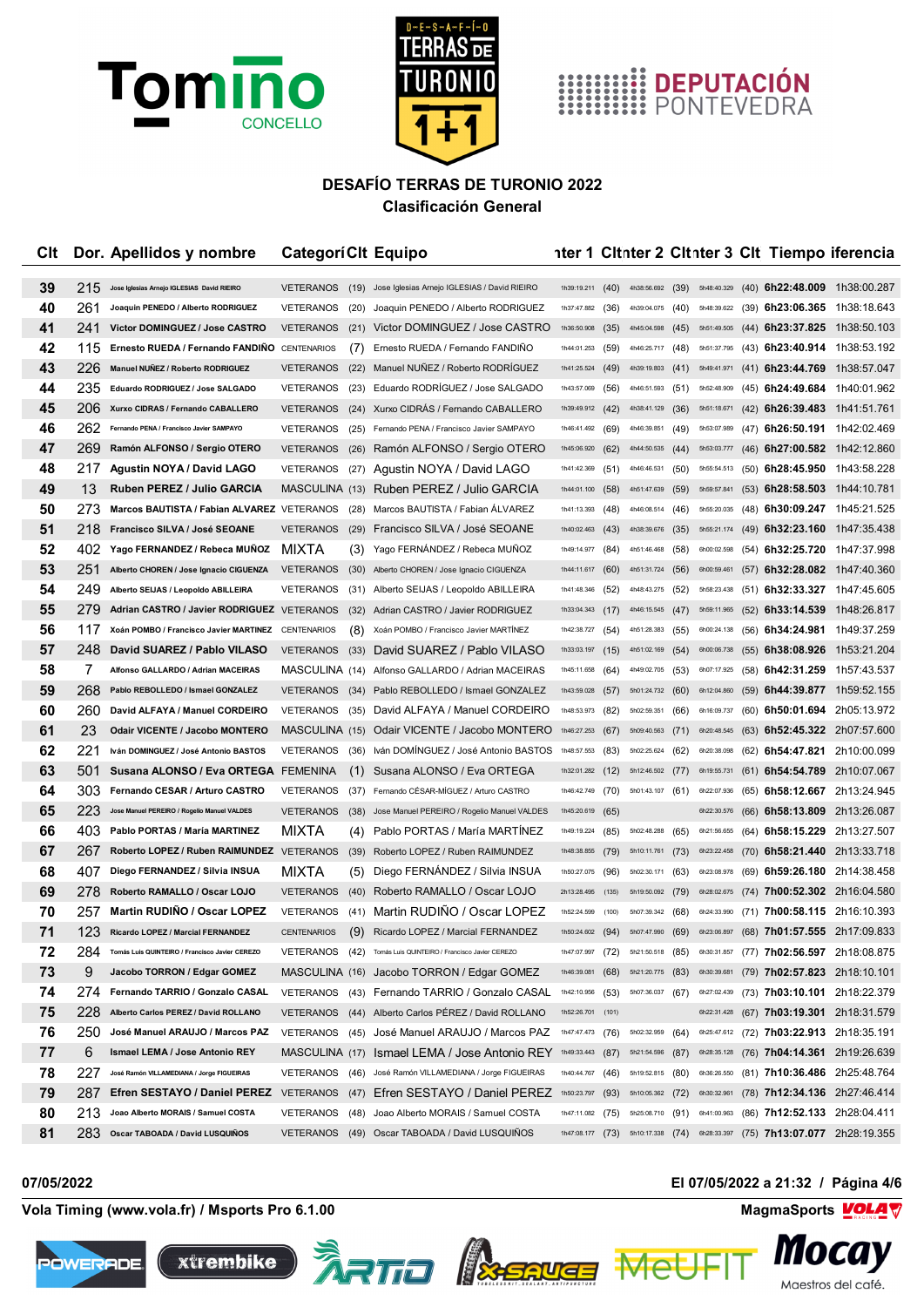



# **HIMILE DEPUTACIÓN**<br>**HIMILE PONTEVEDRA**

### **DESAFÍO TERRAS DE TURONIO 2022 Clasificación General**

| Clt      |           | Dor. Apellidos y nombre                                                                     | <b>CategoriClt Equipo</b>          |              |                                                                                   |                            |       |                                      |       |                            |       | nter 1 Citnter 2 Citnter 3 Cit Tiempo iferencia              |                                           |
|----------|-----------|---------------------------------------------------------------------------------------------|------------------------------------|--------------|-----------------------------------------------------------------------------------|----------------------------|-------|--------------------------------------|-------|----------------------------|-------|--------------------------------------------------------------|-------------------------------------------|
|          |           | Jesús GARCIA / Antón DE ANDRES                                                              |                                    |              |                                                                                   |                            |       |                                      |       |                            |       |                                                              |                                           |
| 82       | 19<br>277 | Juan Manuel SAMPEDRO / Antonio VAZQUEZ                                                      |                                    |              | MASCULINA (18) Jesús GARCIA / Antón DE ANDRES                                     | 1h47:08.983                | (74)  | 5h21:24.149 (84)                     |       | 6h39:51.134<br>6h38:31.190 |       |                                                              | (85) 7h13:07.770 2h28:20.048              |
| 83<br>84 | 205       | Javier FERNANDEZ / Sergio GONZALEZ                                                          | <b>VETERANOS</b>                   | (50)         | Juan Manuel SAMPEDRO / Antonio VAZQUEZ<br>(51) Javier FERNÁNDEZ / Sergio GONZÁLEZ | 1h54:04.400<br>1h56:08.730 | (107) | 5h21:18.408 (82)                     |       |                            |       | (84) 7h14:50.012 2h30:02.290<br>(90) 7h16:01.295 2h31:13.573 |                                           |
| 85       | 31        | David PARADA / Pablo RIVAS                                                                  | <b>VETERANOS</b>                   |              | David PARADA / Pablo RIVAS                                                        | 1h43:45.570                | (113) | 5h26:58.071 (92)<br>5h11:42.489      |       | 6h42:46.865<br>6h37:36.330 |       |                                                              |                                           |
| 86       | 202       | David MAROÑO / Pablo LIÑARES                                                                | MASCULINA (19)<br><b>VETERANOS</b> | (52)         | David MARONO / Pablo LINARES                                                      | 1h45:44.582                | (55)  | 5h10:26.409 (75)                     | (76)  | 6h44:29.442                |       | (83) 7h16:06.163 2h31:18.441<br>(93) 7h16:39.933 2h31:52.211 |                                           |
| 87       | 219       |                                                                                             |                                    |              |                                                                                   | 1h56:57.440                | (66)  | 5h22:03.783                          |       | 6h42:26.036                |       |                                                              |                                           |
| 88       | 236       | Ramón MELLA / Xosé HERVES                                                                   | VETERANOS                          | (53)         | Ramón MELLA / Xosé HERVES                                                         | 1h49:32.757                | (117) |                                      | (89)  | 6h42:03.524                |       | (89) 7h16:52.744 2h32:05.022<br>(87) 7h17:57.012 2h33:09.290 |                                           |
| 89       | 255       | Jose GARCIA / Sergio MOURE<br>Roberto CASTRO / Bruno MERA VETERANOS                         | <b>VETERANOS</b>                   | (54)         | Jose GARCIA / Sergio MOURE                                                        | 1h48:50.728                | (86)  | 5h20:02.726 (81)                     |       | 6h42:04.744                |       |                                                              |                                           |
| 90       | 293       | Javier BAULDE / Manuel DEAÑO                                                                | <b>VETERANOS</b>                   | (55)         | Roberto CASTRO / Bruno MERA                                                       | 1h55:33.610 (111)          | (80)  | 5h19:25.272 (78)<br>5h27:02.408 (93) |       | 6h44:20.279                |       | (88) 7h17:58.184 2h33:10.462<br>(91) 7h19:02.189 2h34:14.467 |                                           |
| 91       | 8         | <b>Adrian BLANCO / Carlos BLANCO</b>                                                        |                                    | (56)         | Javier BAULDE / Manuel DEANO<br>MASCULINA (20) Adrian BLANCO / Carlos BLANCO      | 1h45:09.892                | (63)  | 5h08:01.210 (70)                     |       | 6h35:38.407                |       | (80) 7h19:08.883 2h34:21.161                                 |                                           |
| 92       | 289       | Andres VILLAVERDE / Manuel SESTAYO                                                          |                                    |              |                                                                                   | 1h40:18.585                |       |                                      |       | 6h37:21.031                |       | (82) 7h19:37.365 2h34:49.643                                 |                                           |
| 93       | 256       | Luis Miguel THOMAS / Antonio DACOSTA                                                        | <b>VETERANOS</b><br>VETERANOS      |              | (57) Andres VILLAVERDE / Manuel SESTAYO<br>Luis Miguel THOMAS / Antonio DACOSTA   | 1h55:12.664 (110)          | (44)  | 4h51:34.162 (57)<br>5h31:28.946 (96) |       | 6h44:30.270                |       | (94) 7h22:42.007 2h37:54.285                                 |                                           |
| 94       | 246       | Santi LORENZO / Jose Antonio DEL                                                            | <b>VETERANOS</b>                   | (58)         | Santi LORENZO / Jose Antonio DEL RÍO                                              | 1h48:51.747                | (81)  | 5h21:52.604                          | (86)  | 6h44:28.621                |       | (92) <b>7h22:45.527</b> 2h37:57.805                          |                                           |
| 95       | 121       | Jose Domingo MARTINEZ / Ramón SANTOS                                                        | CENTENARIOS                        | (59)<br>(10) | Jose Domingo MARTINEZ / Ramón SANTOS                                              | 1h53:48.127                | (106) | 5h25:06.787                          | (90)  | 6h46:34.642                |       | (95) <b>7h26:00.335</b> 2h41:12.613                          |                                           |
| 96       | 266       | Esteban URRUTIA / Angel PAIS                                                                | <b>VETERANOS</b>                   |              | (60) Esteban URRUTIA / Angel PAIS                                                 | 1h49:37.778                | (88)  | 5h31:37.993 (97)                     |       | 6h49:56.967                |       | (98) 7h28:19.576 2h43:31.854                                 |                                           |
| 97       | 26        | Martin MANSO / Marcos RODRIGUEZ MASCULINA (21) Martin MANSO / Marcos RODRIGUEZ              |                                    |              |                                                                                   | 1h52:57.919 (103)          |       |                                      |       | 6h47:10.707                |       | (96) 7h28:22.762 2h43:35.040                                 |                                           |
| 98       | 104       | Carlos CARREIRO / Alejandro HERNANDEZ CENTENARIOS                                           |                                    |              | (11) Carlos CARREIRO / Alejandro HERNANDEZ                                        | 2h10:09.308 (133)          |       | 5h36:16.055 (103)                    |       | 6h49:55.676                |       | (97) <b>7h29:19.683</b> 2h44:31.961                          |                                           |
| 99       | 24        | Enrique PRIETO / José Antonio BELMONTE MASCULINA (22) Emilio PRIETO / José Antonio BELMONTE |                                    |              |                                                                                   | 1h55:01.000 (109)          |       | 5h36:02.961 (101)                    |       | 6h57:31.896                |       | (99) 7h34:17.289 2h49:29.567                                 |                                           |
| 100      | 27        | Christian GIRALDEZ / José Manuel CASALEIRO                                                  |                                    |              | MASCULINA (23) Christian GIRALDEZ / José Manuel CASALEIRO                         | 1h51:35.745                | (98)  | 5h38:04.159                          | (104) | 6h58:41.988                | (100) |                                                              | 7h36:22.274 2h51:34.552                   |
| 101      | 201       | Luis Miguel CADAVID / Senen BLANCO                                                          | VETERANOS                          |              | (61) Luis Miguel CADAVID / Senen BLANCO                                           | 1h47:07.174 (71)           |       | 5h31:20.297                          | (95)  | 7h01:36.630                | (105) | 7h37:30.608 2h52:42.886                                      |                                           |
| 102      | 32        | Breogán CALVIÑO / Jose Mª NOVAS                                                             |                                    |              | MASCULINA (24) Breogán CALVIÑO / Jose Mª NOVÁS                                    | 1h50:36.724 (97)           |       | 5h36:04.579 (102)                    |       | 7h00:32.150                |       | (103) <b>7h37:37.975</b> 2h52:50.253                         |                                           |
| 103      | 238       | Oscar FERNANDEZ / Salvador TIAGO                                                            | VETERANOS                          | (62)         | Oscar FERNANDEZ / Salvador TIAGO                                                  | 1h52:40.496                | (102) | 5h33:08.417                          | (98)  | 7h01:37.661                |       | (106) <b>7h37:47.017</b> 2h52:59.295                         |                                           |
| 104      | 247       | Juan Antonio TRONCOSO / Santiago DAVILA                                                     | <b>VETERANOS</b>                   | (63)         | Juan Antonio TRONCOSO / Santiago DAVILA                                           | 1h50:17.836 (90)           |       | 5h40:34.796                          | (105) |                            |       |                                                              | 7h02:26.912 (107) 7h38:21.116 2h53:33.394 |
| 105      | 203       | David PAZOS / Cesar FANDINO                                                                 | VETERANOS                          |              | (64) David PAZOS / Cesar FANDINO                                                  | 1h49:50.638                | (89)  | 5h30:56.507 (94)                     |       | 7h02:48.603                |       | (108) <b>7h40:05.293</b> 2h55:17.571                         |                                           |
| 106      | 25        | <b>Marcos MONTERO / Marcos FARIÑAS</b>                                                      | MASCULINA (25)                     |              | Marcos MONTERO / Marcos FARIÑAS                                                   | 1h56:55.162                | (116) | 5h40:41.242 (106)                    |       | 6h59:20.049                |       | (101) <b>7h40:16.693</b> 2h55:28.971                         |                                           |
| 107      | 233       | Jorge L. FERNANDEZ / Manuel FERNANDEZ                                                       | VETERANOS                          | (65)         | Jorge L. FERNÁNDEZ / Manuel FERNÁNDEZ                                             | 1h48:05.195                | (78)  | 5h35:59.047                          | (99)  | 7h00:27.242                |       | $(102)$ 7h41:35.743 2h56:48.021                              |                                           |
| 108      | 259       | Daniel RODRIGUEZ / Alberto TAIN                                                             | <b>VETERANOS</b>                   | (66)         | Daniel RODRIGUEZ / Alberto TAIN                                                   | 1h48:03.521                | (77)  | 5h36:01.578 (100)                    |       | 7h01:35.363                | (104) | 7h41:38.654 2h56:50.932                                      |                                           |
| 109      | 208       | Joaquín Ignacio SUAREZ / Marcos COMESAÑA                                                    | <b>VETERANOS</b>                   | (67)         | Joaquín Ignacio SUÁREZ / Marcos COMESAÑA                                          | 2h00:08.925                | (123) | 5h45:50.297                          | (108) | 7h16:07.319                |       | $(109)$ 7h53:01.255 3h08:13.533                              |                                           |
| 110      | 225       | David CASALDERREY / Jose Antonio LAFUENTE                                                   | <b>VETERANOS</b>                   | (68)         | David CASALDERREY / Jose Antonio LAFUENTE                                         | 1h59:14.993                | (122) | 5h52:15.833 (110)                    |       | 7h18:41.895                |       | $(110)$ 7h58:13.635 3h13:25.913                              |                                           |
| 111      | 285       | Ricardo PEREZ / José María LOSADA                                                           | <b>VETERANOS</b>                   | (69)         | Ricardo PÉREZ / José María LOSADA                                                 | 1h50:23.676                | (92)  | 5h21:56.986                          | (88)  | 7h25:25.627                | (115) | 8h01:32.131 3h16:44.409                                      |                                           |
| 112      | 230       | Jorge RODRIGUEZ / Claudio Henrique TORRES                                                   | <b>VETERANOS</b>                   | (70)         | Jorge RODRIGUEZ / Claudio Henrique TORRES                                         | 1h57:18.321                | (120) | 5h55:04.625                          | (111) | 7h19:41.617                | (111) | 8h01:47.706 3h16:59.984                                      |                                           |
| 113      | 120       | Juan Carlos REY / Eduardo LORENZO                                                           | <b>CENTENARIOS</b>                 | (12)         | Juan Carlos REY / Eduardo LORENZO                                                 | 1h54:20.584                | (108) | 6h02:05 819                          | (115) | 7h23:46.501                | (114) | 8h02:30.316 3h17:42.594                                      |                                           |
| 114      | 239       | <b>Gonzalo GARCIA / Diego MARTINEZ</b>                                                      | <b>VETERANOS</b>                   |              | (71) Gonzalo GARCIA / Diego MARTINEZ                                              | 1h56:28.958                | (114) | 5h55:20.830                          | (112) | 7h21:29.307                | (112) | 8h03:43.322 3h18:55.600                                      |                                           |
| 115      | 404       | lago LEIROS / Silvia GARCIA                                                                 | MIXTA                              | (6)          | Iago LEIROS / Silvia GARCÍA                                                       | 1h50:21.395                | (91)  | 5h58:59.718 (113)                    |       | 7h28:02.238                | (116) | 8h04:04.050 3h19:16.328                                      |                                           |
| 116      | 243       | Roberto MIRANDA / Bernabé CLARO                                                             | <b>VETERANOS</b>                   | (72)         | Roberto MIRANDA / Bernabé CLARO                                                   | 1h50:25.518 (95)           |       | 5h45:36.633 (107)                    |       | 7h21:30.882                | (113) | 8h07:12.827 3h22:25.105                                      |                                           |
| 117      | 204       | Oscar HORTAS / Miguel AMADOR                                                                | VETERANOS                          |              | (73) Oscar HORTAS / Miguel AMADOR                                                 | 1h39:27.295 (41)           |       |                                      |       | 7h29:46.392                | (117) | 8h09:30.470 3h24:42.748                                      |                                           |
| 118      | 209       | Xoán Carlos VILAN / Roi SIMON VETERANOS                                                     |                                    |              | (74) Xoán Carlos VILAN / Roi SIMON                                                | 1h53:45.068                | (105) | 5h51:39.598                          | (109) | 7h36:43.306                | (119) | 8h23:28.273 3h38:40.551                                      |                                           |
| 119      | 212       | Pepe ALVAR / Fco. Javier ALONSO                                                             | VETERANOS                          | (75)         | Pepe ALVAR / Fco. Javier ALONSO                                                   | 2h04:43.151                | (128) | 6h01:38.068                          | (114) | 7h36:39.458                | (118) | 8h23:32.381 3h38:44.659                                      |                                           |
| 120      | 30        | Jorge REY / David BARREIRO                                                                  |                                    |              | MASCULINA (26) Jorge REY / David BARREIRO                                         | 1h53:43.789                | (104) | 6h21:41.145 (119)                    |       | 8h08:14.830                | (121) | 8h44:58.673 4h00:10.951                                      |                                           |
| 121      | 106       | Jesus PASTORIZA / Jorge EUGENIO                                                             | CENTENARIOS                        |              | (13) Jesus PASTORIZA / Jorge EUGENIO                                              | 2h11:00.124                | (134) | 6h17:04.389                          | (118) | 8h00:06.163                | (120) | 8h48:14.869 4h03:27.147                                      |                                           |
| 122      | 122       | Xaquin RODRIGUEZ / Francisco GIL                                                            | CENTENARIOS                        |              | (14) Xaquin RODRIGUEZ / Francisco GIL                                             | 1h51:59.606 (99)           |       | 6h10:16.589 (116)                    |       | 8h08:28.323                |       | $(122)$ 8h49:08.408 4h04:20.686                              |                                           |
| 123      | 232       | Gerardo LAREU / Julio RUBIO                                                                 | VETERANOS                          |              | (76) Gerardo LAREU / Julio RUBIO                                                  | 2h02:53.129                | (126) | 6h12:38.366                          | (117) | 8h12:32.975                | (124) | 8h50:34.987 4h05:47.265                                      |                                           |
| 124      | 272       | Manuel BALIRAC / Pablo AGUIAR                                                               | <b>VETERANOS</b>                   |              | (77) Manuel BALIRAC / Pablo AGUIAR                                                | 1h55:36.704 (112)          |       | 6h25:43.007 (121)                    |       | 8h11:37.626                |       | $(123)$ 8h51:18.407 4h06:30.685                              |                                           |

**Vola Timing (www.vola.fr) / Msports Pro 6.1.00 MagmaSports MagmaSports MagmaSports MagmaSports MagmaSports MagmaSports MagmaSports MagmaSports MagmaSports MagmaSports MagmaSports MagmaSports Mag** 









Me

**07/05/2022 El 07/05/2022 a 21:32 / Página 5/6**